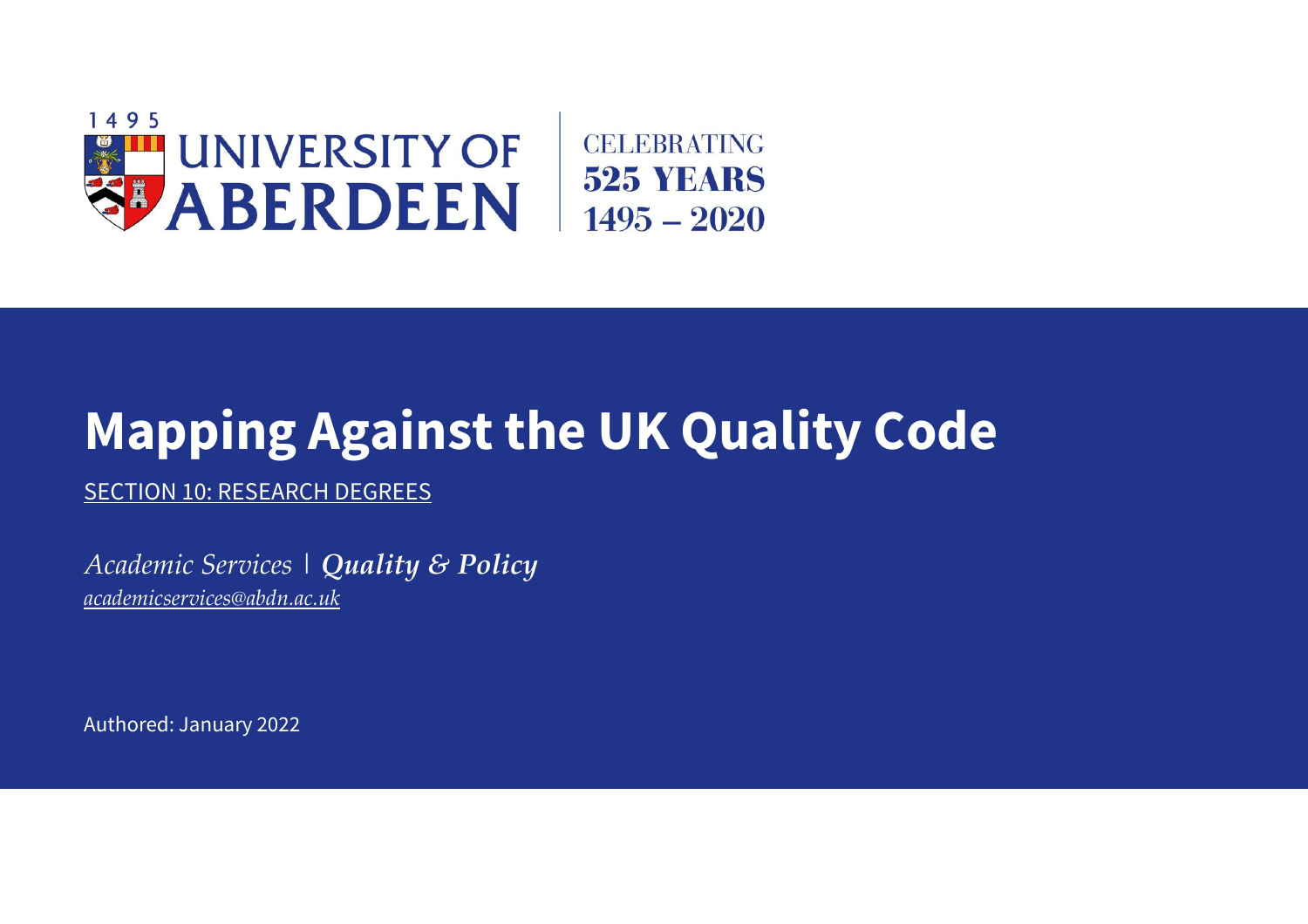## **SECTION 10: RESEARCH DEGREES**

## INTRODUCTION

The Quality Code is split into 12 themes, available online on the QAA website at [https://www.qaa.ac.uk/quality-code.](https://www.qaa.ac.uk/quality-code) As part of this, *Research Degrees* focuses on the degrees to be obtained by means of research, including Doctoral degrees and Masters by Research, for example. The theme outlines the appropriate principles to be adhered to with regards to standards of supervision and an effective student experience. The Quality Code describes this theme as:

*This Theme relates to higher education research in the specific context of research degrees and particular requirements for doctorates and research master's degrees. It refers to the research environment and the supervisory process which are distinct requirements of research degrees and enable higher education providers to provide an effective student experience and maintain academic standards for research degrees. A number of the Themes in the advice and guidance are equally applicable to research degrees and some outline specific guidelines in the context of research degrees.*

In practice, this theme looks to ensure the appropriate arrangements are in place for research degrees and that research students have adequate support in place in order to effectively achieve their degree. It also focuses on the other roles which impact a research degree, such as the supervisor and support staff.

In defining key terms that are used frequently in this section, the Quality Code notes the following:

**Doctoral degrees:** Doctoral degrees are qualifications rooted in original research - the creation of new knowledge or originality in the application of knowledge. **Masters by research:** Research master's degrees and doctorates are closely linked because of the emphasis in both on independent research. Research students may choose to register for a research master's degree either as a standalone research qualification or as an entry qualification for a doctorate.

**Research students:** The higher education sector recognises the diverse needs of research students and aims to encourage consistency of provision for all students, regardless of background or circumstances.

**Graduate schools:** Within the UK, research students are often part of a cohort. As well as having a subject identity, they may belong to a graduate school and/or doctoral training centre. Doctoral training centres and other arrangements where higher education providers work together, help to shape the way that many doctoral students are trained.

**Codes of practice:** Codes of practice for research degrees help both prospective and current research students and staff to know what their responsibilities are and what they can expect from one another. All codes and related guidance are written clearly for, and are accessible to, those who need to use them and contain sufficient information for all intended users, including any externally located supervisors.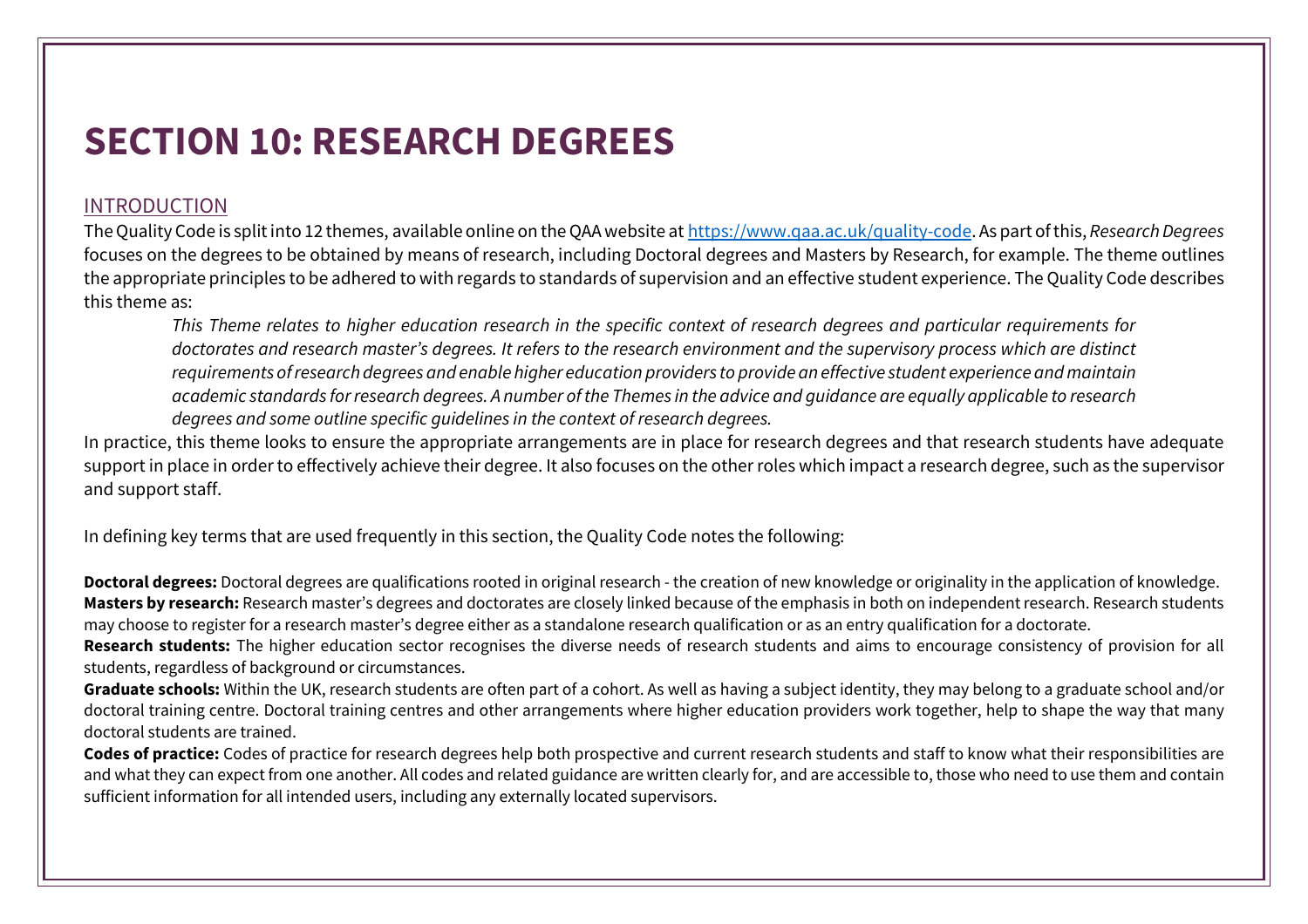## SECTION 10: RESEARCH DEGREES

The Quality Code has three different sections: the expectations for standards; the expectations for quality; and the guiding principles. The relevant expectations for standards and quality are detailed below. The Guiding Principles are mapped to the University's own policies, procedures and quality mechanisms. There are two separate sections for the University's practices, detailing what the University does and has in place to support that expectation/principle, as well as the supporting documentation, which includes reference to supporting policy, procedure, website or other document.

| <b>EXPECTATIONS FOR STANDARDS &amp; CORE/COMMON PRACTICES</b>                 | <b>EXPECTATIONS FOR QUALITY &amp; CORE/COMMON PRACTICES</b>                      |
|-------------------------------------------------------------------------------|----------------------------------------------------------------------------------|
| The academic standards of courses meet the requirements of the relevant       | Courses are well-designed, provide a high-quality academic experience for all    |
| national qualifications framework.                                            | students and enable a student's achievement to be reliably assessed.             |
| The value of qualifications awarded to students at the point of qualification | From admission through to completion, all students are provided with the         |
| and over time is in line with sector-recognised standards.                    | support that they need to succeed in and benefit from higher education.          |
| The provider ensures that students who are awarded qualifications have the    | The provider designs and/or delivers high-quality courses.                       |
| opportunity to achieve standards beyond the threshold level that are          |                                                                                  |
| reasonably comparable with those achieved in other UK providers               |                                                                                  |
| The provider reviews its core practices for standards regularly and uses the  | Where the provider offers research degrees, it delivers these in appropriate and |
| outcomes to drive improvement and enhancement.                                | supportive research environments.                                                |
|                                                                               | The provider supports all students to achieve successful academic and            |
|                                                                               | professional outcomes.                                                           |

| <b>GUIDING PRINCIPLES</b>                                                                                                                                                                                                                                                                                                                      | <b>UNIVERSITY PRACTICES</b>                                                                                                                                                                                                                                                                                                                                                                                                                                                                                                                                                             | <b>SUPPORTING DOCUMENTATION</b>                                                                                                                                                                                                     |
|------------------------------------------------------------------------------------------------------------------------------------------------------------------------------------------------------------------------------------------------------------------------------------------------------------------------------------------------|-----------------------------------------------------------------------------------------------------------------------------------------------------------------------------------------------------------------------------------------------------------------------------------------------------------------------------------------------------------------------------------------------------------------------------------------------------------------------------------------------------------------------------------------------------------------------------------------|-------------------------------------------------------------------------------------------------------------------------------------------------------------------------------------------------------------------------------------|
|                                                                                                                                                                                                                                                                                                                                                | <b>GUIDING PRINCIPLES</b>                                                                                                                                                                                                                                                                                                                                                                                                                                                                                                                                                               |                                                                                                                                                                                                                                     |
| 1. Provision of information is<br>clear and accessible to<br>research students and staff.<br>Providers that have research<br>degree awarding powers have<br>specific regulations and codes of<br>practice for research degrees that<br>are clear, regularly reviewed and<br>accessible to research students<br>and staff, including examiners. | There is a significant amount of information for students and supervisors<br>that is essential for the management of PGR students and Research<br>degrees. To this end, policies and processes related to Postgraduate<br>Research Degrees are contained within the Code of Practice (CoP),<br>General Regulations for Research Degrees and the PGR handbook. This<br>ensures there are central locations for all documentation to be<br>referenced. Each of the documents is produced in an accessible format<br>and contains cross reference and links to other relevant information. | <b>General Regulations for Research Degrees (Webpage)</b><br>Code of Practice for Research Degrees (Webpage)<br><b>PGR Handbook (Webpage)</b><br><b>Supervisor Handbook (Webpage)</b><br><b>Academic Quality Handbook (Webpage)</b> |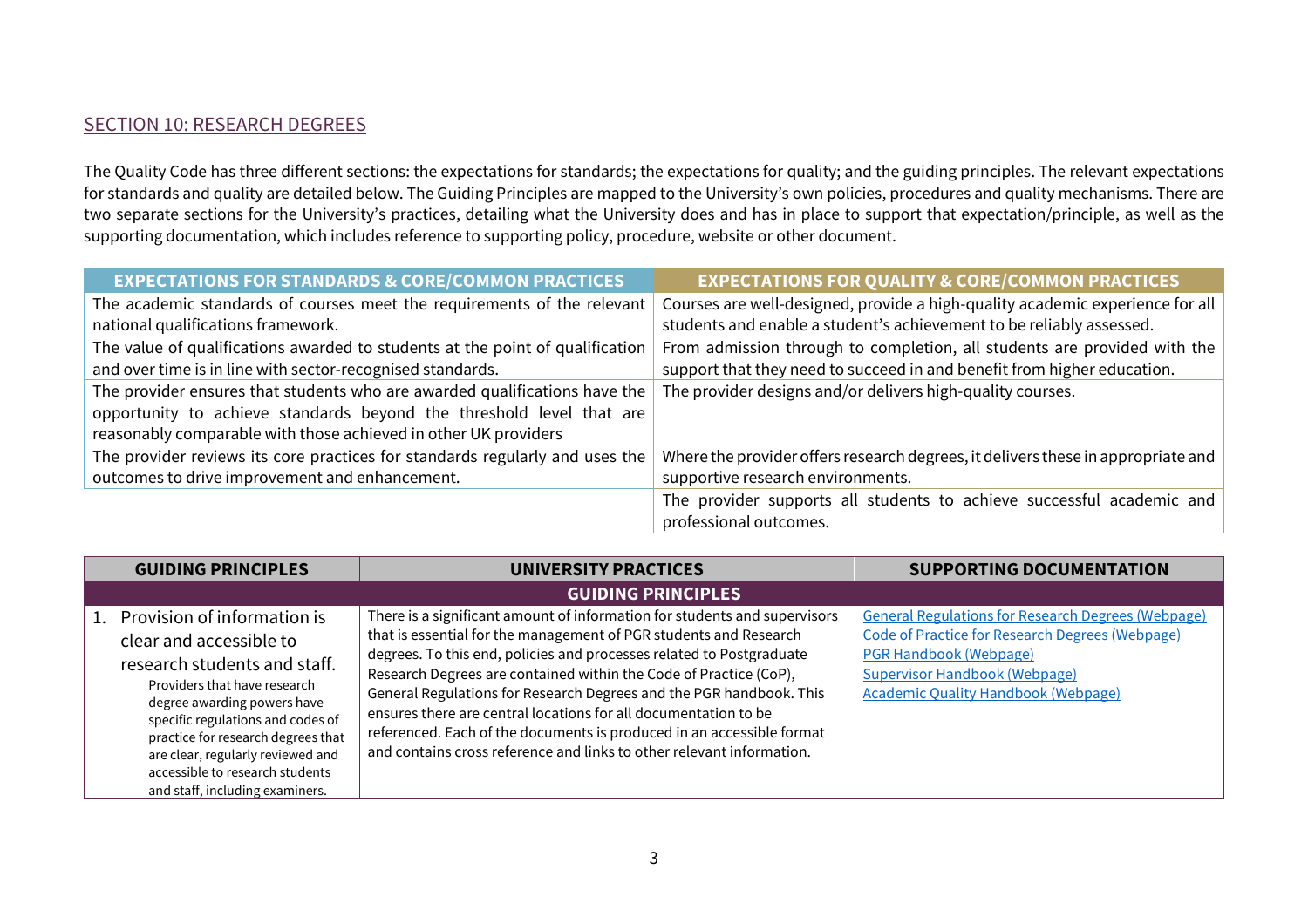| Responsibilities of research<br>students and staff supervising,<br>assessing and supporting research<br>students are clearly<br>communicated.                                                                                                                                                                                                                                                                                              | The General Regulations for Research Degrees are reviewed and approved<br>annually by the Quality Assurance Committee (QAC) (as part of the wider<br>annual review of regulations) and the CoP and handbooks are updated<br>accordingly.                                                                                                                                                                                                                                                                                                                                                                                                                                                                                                                                                                                                                                                                                                                                                                                                                                                                                                                                                                                                                                                                                                                                                                                                                                                                                  |                                                                                                                                                                                                                                                                                                                                                             |
|--------------------------------------------------------------------------------------------------------------------------------------------------------------------------------------------------------------------------------------------------------------------------------------------------------------------------------------------------------------------------------------------------------------------------------------------|---------------------------------------------------------------------------------------------------------------------------------------------------------------------------------------------------------------------------------------------------------------------------------------------------------------------------------------------------------------------------------------------------------------------------------------------------------------------------------------------------------------------------------------------------------------------------------------------------------------------------------------------------------------------------------------------------------------------------------------------------------------------------------------------------------------------------------------------------------------------------------------------------------------------------------------------------------------------------------------------------------------------------------------------------------------------------------------------------------------------------------------------------------------------------------------------------------------------------------------------------------------------------------------------------------------------------------------------------------------------------------------------------------------------------------------------------------------------------------------------------------------------------|-------------------------------------------------------------------------------------------------------------------------------------------------------------------------------------------------------------------------------------------------------------------------------------------------------------------------------------------------------------|
|                                                                                                                                                                                                                                                                                                                                                                                                                                            | Students are provided with the PGR handbook at the commencement of<br>their studies and at the start of each academic year. Supervisors and<br>advisors are provided with the revised Code of Practice and PGR<br>Handbook at the start of each academic year so as to ensure that all<br>updated information is accessible. Documents are prepared in accordance<br>with accessibility requirements as outlined in the institutional accessibility<br>framework.                                                                                                                                                                                                                                                                                                                                                                                                                                                                                                                                                                                                                                                                                                                                                                                                                                                                                                                                                                                                                                                         |                                                                                                                                                                                                                                                                                                                                                             |
| The research environment is<br>2.<br>supportive and inclusive for<br>all research students.<br>Providers accept research<br>students into a sustainable,<br>inclusive and supportive research<br>environment for undertaking and<br>learning about research<br>throughout the programme of<br>study. The environment should<br>support/facilitate research<br>achievement, taking account of<br>the diverse needs of research<br>students. | The University of Aberdeen's commitment to inclusive and accessible<br>education, which is part of the University's 2040 Strategy, aims to provide<br>all students with the opportunity to reach their full potential. The<br>University recognises the importance of this in its education practices,<br>learning environments and in addressing harmful stereotypes or limited<br>perspectives.<br>Reflecting its obligations under the Equality Act 2010, the University will<br>not disadvantage or discriminate directly or indirectly in relation to<br>education. All protected characteristics detailed in the Equality Act 2010<br>are covered in the Inclusivity and Accessibility Framework. The Framework,<br>which has recently been developed as a way of bringing together all<br>information, guidance and support in this area, is used as part of the<br>University's approach to creating consistency in its standards of inclusion<br>and accessibility for PGR students. The Framework was communicated to<br>all Schools, including the Postgraduate Research School, through the<br>University Education Committee to ensure that all information is available<br>for implementation.<br>Additional context and guiding principles for Equality, Diversity & Inclusion<br>(EDI) in relation to PGRs are drawn from our Aberdeen 2040 Strategy and<br>companion strategies for Athena SWAN, the Concordat to Support the<br>Career Development of Researchers and Wellbeing through which we strive | <b>Inclusivity and Accessibility Framework (Webpage)</b><br><b>Research Culture (Webpage)</b><br><b>Wellbeing Strategy and Policies (Webpage)</b><br><b>Equality, Diversity &amp; Inclusion (Webpage)</b><br><b>HR Excellence in Research (Webpage)</b><br><b>Doctoral Representatives Group (Webpage)</b><br><b>PGR Training and Development (Webpage)</b> |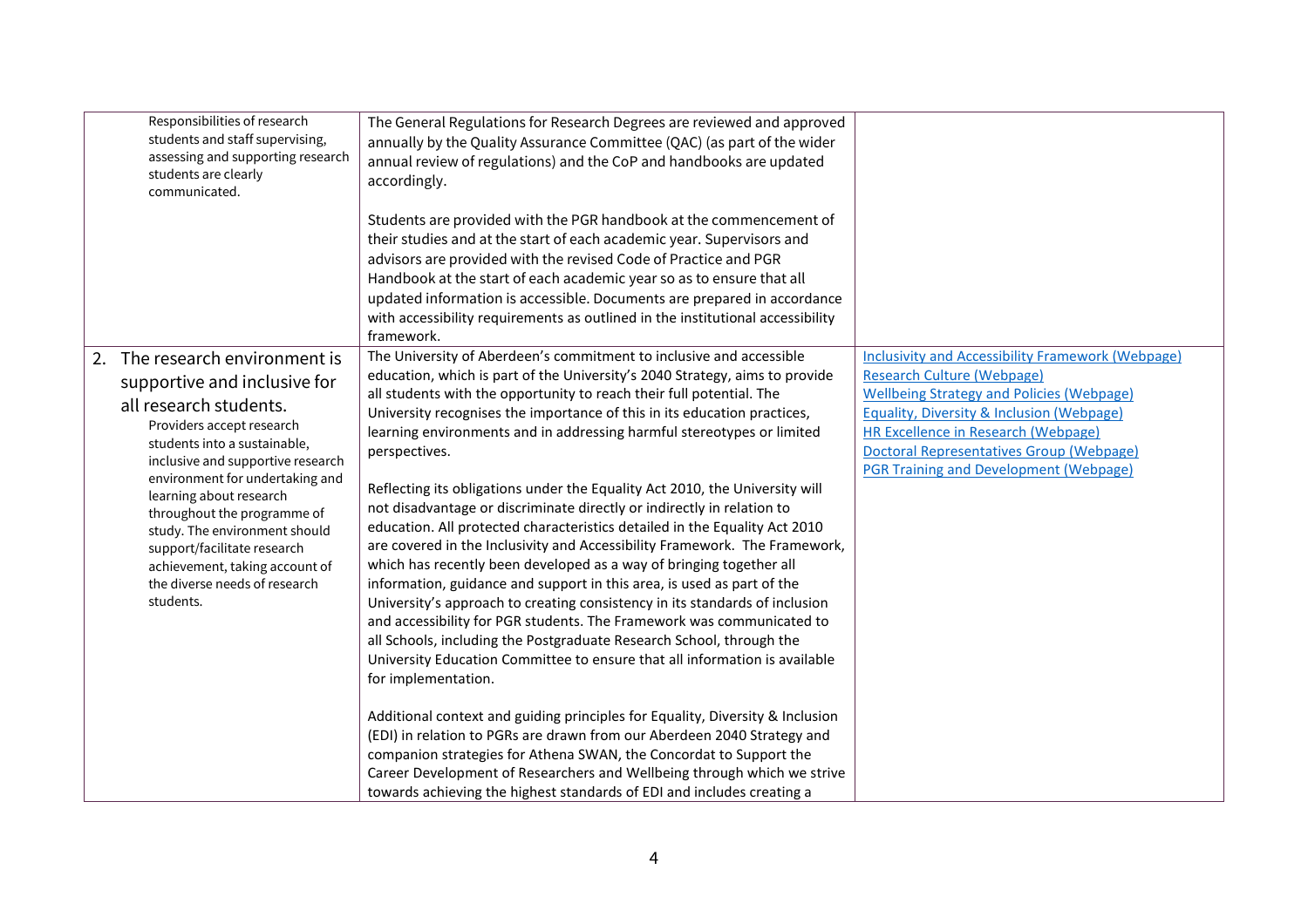culture where there is an expectation of research excellence and where researchers can thrive. Commitment to EDI for doctoral education is driven by a deep understanding of the PGR community and the unique space in which it sits within our institution. They are the next generation of research leaders with influence across both student and research communities, linking teaching and research agendas by bringing new ideas and disrupting established ways of thinking. We recognise that each of our PGR students are on an individual journey that cannot be only supported by blanket approaches. Working with teams across our academic Schools and Professional Services, the needs of PGRs are considered early to ensure fairness in recruitment and equity of access to critical support and professional development activities. New activities/policies/plans are discussed and approved within the PGR committee on which two PGR representatives are present at all meetings. PGR Committee actions/decisions are shared with the University Education Committee (UEC) and the Quality Assurance Committee. PGR representatives are drawn from th[e Doctoral Representatives Group,](https://www.abdn.ac.uk/pgrs/pgr-handbook/pgr-representatives-ausa-380.php) a platform which brings together each of the School appointed PGR reps regularly to highlight PGR issues.

In 2020, following scrutiny of the Wellcome Trust's report into research culture across the sector, a working group on Research Culture was established to draw together the many examples of good practice and to consult with our researchers, including PGRs, on the questions most important to them, through a series of focus groups. This has encompassed career development, research practice and questions of EDI. The recommendations relevant to PGRs (pending approval) will be taken forward through PGR Committee, associated committees and communicated to PGRs and supervisors via the Code of Practice.

All PGR students have access to support structures and resources within the University that are underpinned by a Wellbeing Strategy that includes mechanisms for students to raise issues or challenges. The Strategy outlines our approach to supporting our community to maintain positive wellbeing, and to manage problems and support the prevention of mental and physical ill health, reinforcing the Aberdeen 2040 commitment to care for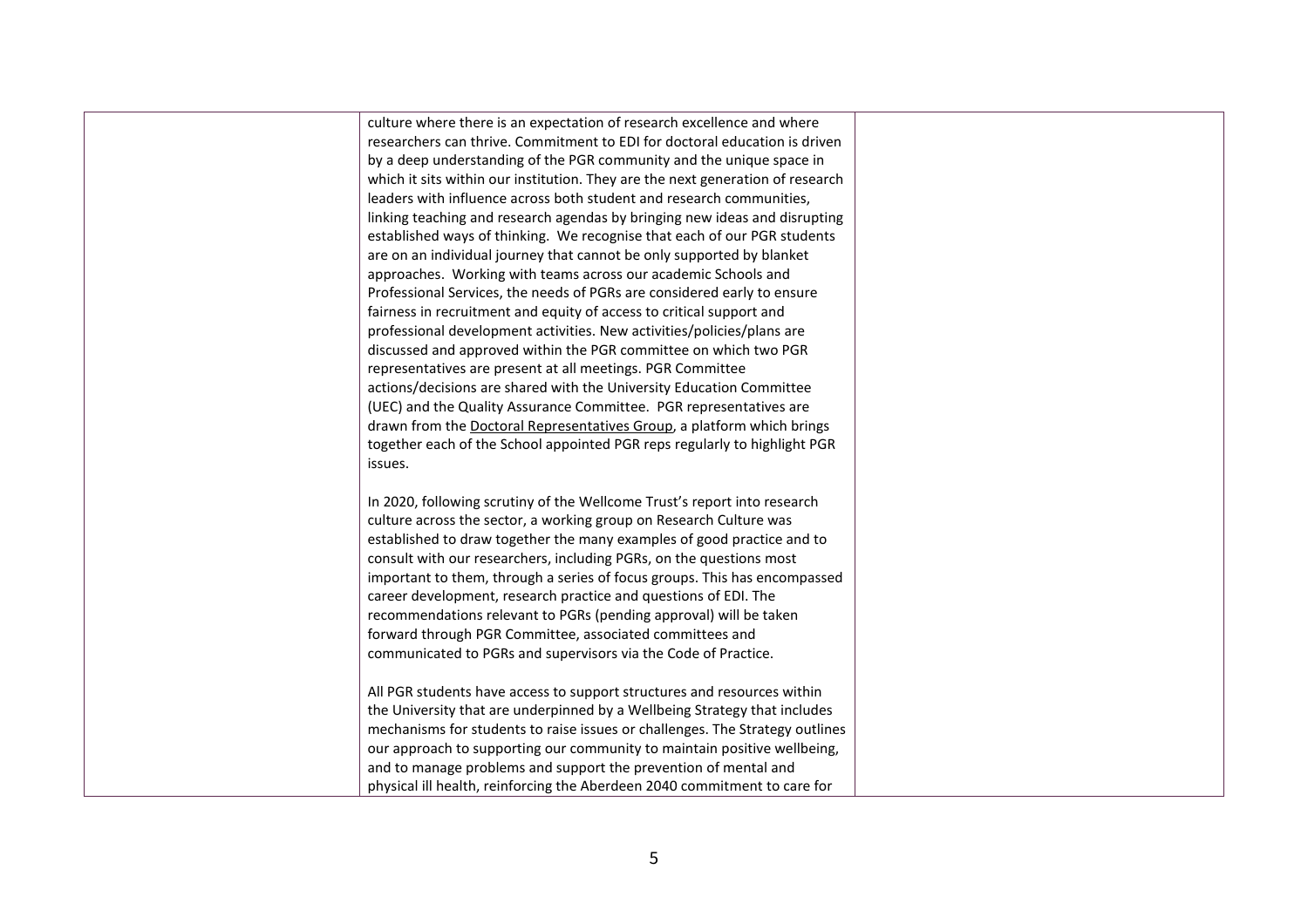|    |                                                                                                                                                                                                                                                                                                                                                                                      | the wellbeing of our diverse community. All PGRs can access Student<br>Support including Counselling Services and Disability Support teams where<br>advice, guidance, interventions are tailored to PGR requirements and<br>within the boundaries of regulations.                                                                                                                                                                                                                                                                                                                                                                                                                                                                                                                                                                                                                                                                                                                                                                                                                                                                                                                                                                                                                                                                                             |                                                                                                                                                                                                                                                          |
|----|--------------------------------------------------------------------------------------------------------------------------------------------------------------------------------------------------------------------------------------------------------------------------------------------------------------------------------------------------------------------------------------|---------------------------------------------------------------------------------------------------------------------------------------------------------------------------------------------------------------------------------------------------------------------------------------------------------------------------------------------------------------------------------------------------------------------------------------------------------------------------------------------------------------------------------------------------------------------------------------------------------------------------------------------------------------------------------------------------------------------------------------------------------------------------------------------------------------------------------------------------------------------------------------------------------------------------------------------------------------------------------------------------------------------------------------------------------------------------------------------------------------------------------------------------------------------------------------------------------------------------------------------------------------------------------------------------------------------------------------------------------------|----------------------------------------------------------------------------------------------------------------------------------------------------------------------------------------------------------------------------------------------------------|
| 3. | Supervisors are<br>appropriately skilled and<br>supported.<br>Providers ensure that each<br>student has an appropriately<br>skilled and knowledgeable<br>supervisory team, which includes<br>a main supervisor as the key<br>contact. Supervisors should be<br>provided with sufficient time,<br>support and opportunities to<br>develop and maintain their<br>supervisory practice. | General Regulation 23 says "Of the persons appointed to supervise the<br>candidate's research at least one shall be a Professor, Reader or Lecturer<br>employed by the University, and if the candidate's research is conducted in<br>one of the local institutions named in Regulation 19, at least one shall be a<br>member of staff of that institution." A statement of expectation addresses<br>expectations of both doctoral students and supervisors alike.<br>As per our Code of Practice (Section A 4.7; page 32), Supervisors are<br>required to support research students throughout their period of<br>supervised research and for up to twelve months thereafter if an extension<br>period is required and has been approved, or to completion if sooner.<br>Supervisors are supported through supervisor training and masterclasses<br>through each academic year delivered by the PGR School. The training<br>enables all supervisors to meet the required standards for supervision,<br>ethics, integrity and governance and skills training. All new PhD<br>supervisors (new to supervising and/or new to the University) must<br>undertake mandatory supervisor training and refresher training every five<br>years to remain eligible to serve as supervisors. The mandatory nature of<br>this requirement will be effective from 2022/23. | <b>General Regulations for Research Degrees (Webpage)</b><br><b>Code of Practice for Research Degrees (Webpage)</b><br><b>Statement of Expectations for PGR Students and</b><br><b>Supervisors (Webpage)</b><br><b>PGR Supervisor Training (Webpage)</b> |
|    | 4. Research students are<br>afforded opportunities for<br>professional development.<br>Providers ensure that research<br>students are provided with<br>appropriate opportunities to<br>regularly reflect on and develop<br>their personal, professional and                                                                                                                          | All supervisors and PGR interview panel members are expected to have<br>completed Equality and Diversity and Research Integrity training.<br>The University of Aberdeen is committed to supporting and mentoring<br>early career researchers through postgraduate studies to a career beyond.<br>In addition to the Postgraduate Research School there are other teams<br>across the institution which also provide training for PGR students including<br>Centre for Academic Development, Grants Academy, Public Engagement<br>with Research Unit, Impact and Knowledge Exchange Unit, Digital Research<br>and Training and Documentation teams within IT. The PGR School works in<br>partnership with these associated teams to ensure that provision meets the                                                                                                                                                                                                                                                                                                                                                                                                                                                                                                                                                                                            | <b>PGR Training and Development (Webpage)</b><br>Principles of Learning & Teaching in HE Course<br>(Webpage)                                                                                                                                             |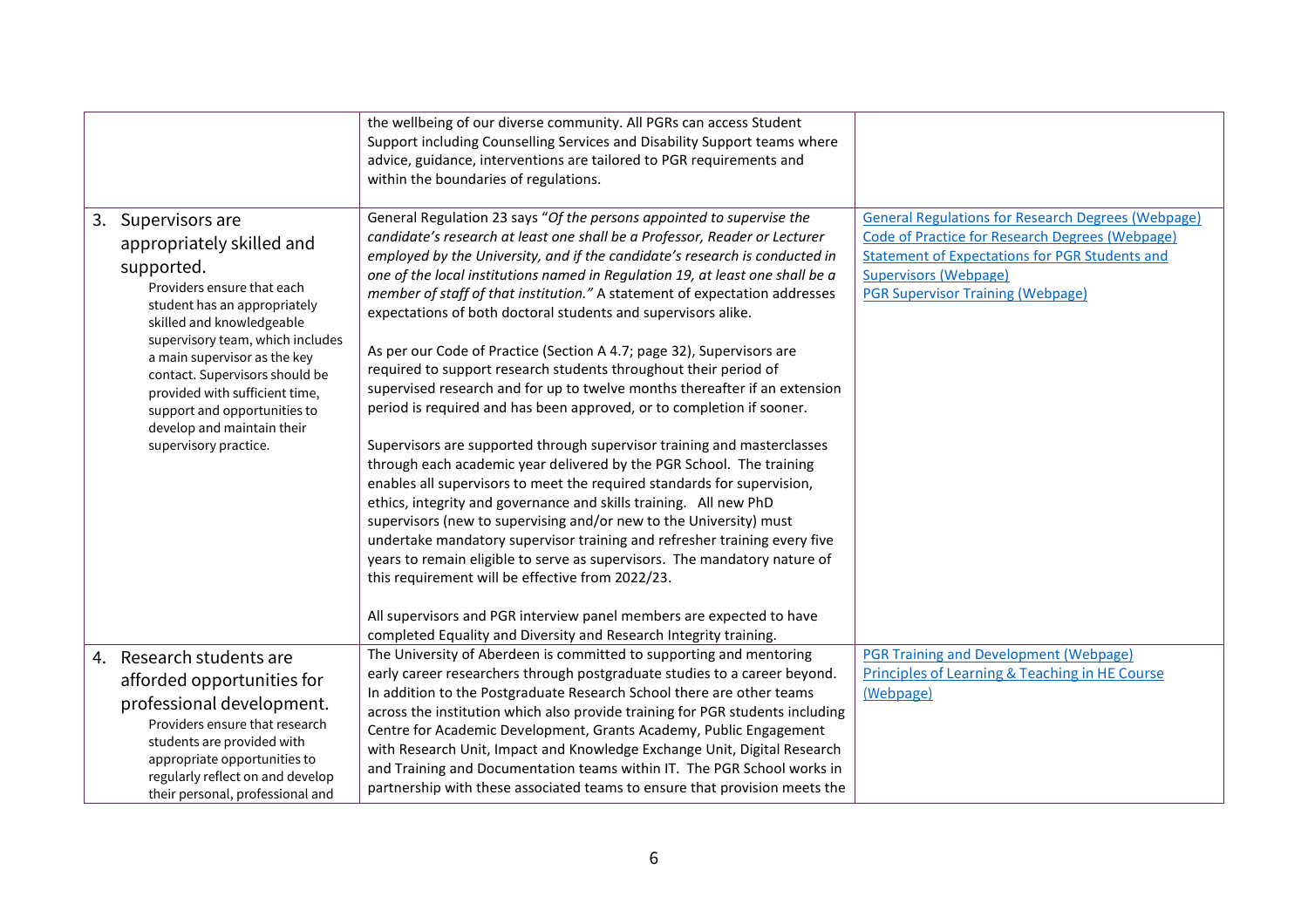| research skills in consultation with<br>their supervisory team. | varied needs of each of our PGR students. An online course booking system<br>allows research students to select and book sessions that accord with their  |                                                                                     |
|-----------------------------------------------------------------|-----------------------------------------------------------------------------------------------------------------------------------------------------------|-------------------------------------------------------------------------------------|
|                                                                 | own needs.                                                                                                                                                |                                                                                     |
|                                                                 | The PGR School provides a comprehensive training and development                                                                                          |                                                                                     |
|                                                                 | programme for postgraduate researchers, regardless of location or mode of<br>study. The inclusive suite of training provision comprises a mixture of live |                                                                                     |
|                                                                 | workshops and on-demand resources for independent learning. Training                                                                                      |                                                                                     |
|                                                                 | programmes are designed to provide a diverse range of transferrable skills<br>to ensure that PGR students are equipped to become effective researchers,   |                                                                                     |
|                                                                 | to stand out in their field and to be competitive as leaders across a range of                                                                            |                                                                                     |
|                                                                 | career paths. Training includes academic writing, communication and                                                                                       |                                                                                     |
|                                                                 | engagement, project management, careers and employability, research<br>leadership and management, teaching, enterprise and entrepreneurship.              |                                                                                     |
|                                                                 |                                                                                                                                                           |                                                                                     |
|                                                                 | Training requirements are identified through six-month review exercises,<br>feedback forms, via the Doctoral Reps Group, PGR Committee and informal       |                                                                                     |
|                                                                 | PGR networks (e.g. PGR Teams site).                                                                                                                       |                                                                                     |
|                                                                 | All research students are subject to bi-annual monitoring assessments to                                                                                  | <b>General Regulations for Research Degrees (Webpage)</b>                           |
| 5. Progression monitoring is<br>clearly defined and operated.   | ascertain whether progress has been satisfactory (General Regulation 25).                                                                                 | Code of Practice for Research Degrees (Webpage)                                     |
| Providers put in place clearly                                  |                                                                                                                                                           | Reviews and Annual Progression Definitions (Webpage)                                |
| defined mechanisms for<br>monitoring and supporting             | Each student completes a six-month review process and an Annual<br>Progression exercise annually.                                                         | <b>Six Monthly Review (Webpage)</b><br><b>Annual Progression Exercise (Webpage)</b> |
| research student progress and                                   |                                                                                                                                                           |                                                                                     |
| outcomes from admission to<br>successful completion, including  | These exercises provide students and supervisors with opportunities to<br>comment on academic progress and to highlight issues, academic or               |                                                                                     |
| formal and explicit reviews of                                  | pastoral that are causing concerns such that these can be acted upon in a                                                                                 |                                                                                     |
| progress at different stages.                                   | timely manner. Clear definitions of each exercise are provided to                                                                                         |                                                                                     |
|                                                                 | supervisors and students so that progression requirements, and their<br>operation, are understood.                                                        |                                                                                     |
|                                                                 | Annual progression exercises are managed within academic Schools and                                                                                      |                                                                                     |
|                                                                 | determine whether a student's progress is satisfactory to permit                                                                                          |                                                                                     |
|                                                                 | progressing to the next year of study. Annual progressing exercises are<br>assessed by an independent panel (nominated by PGR Coordinators by the         |                                                                                     |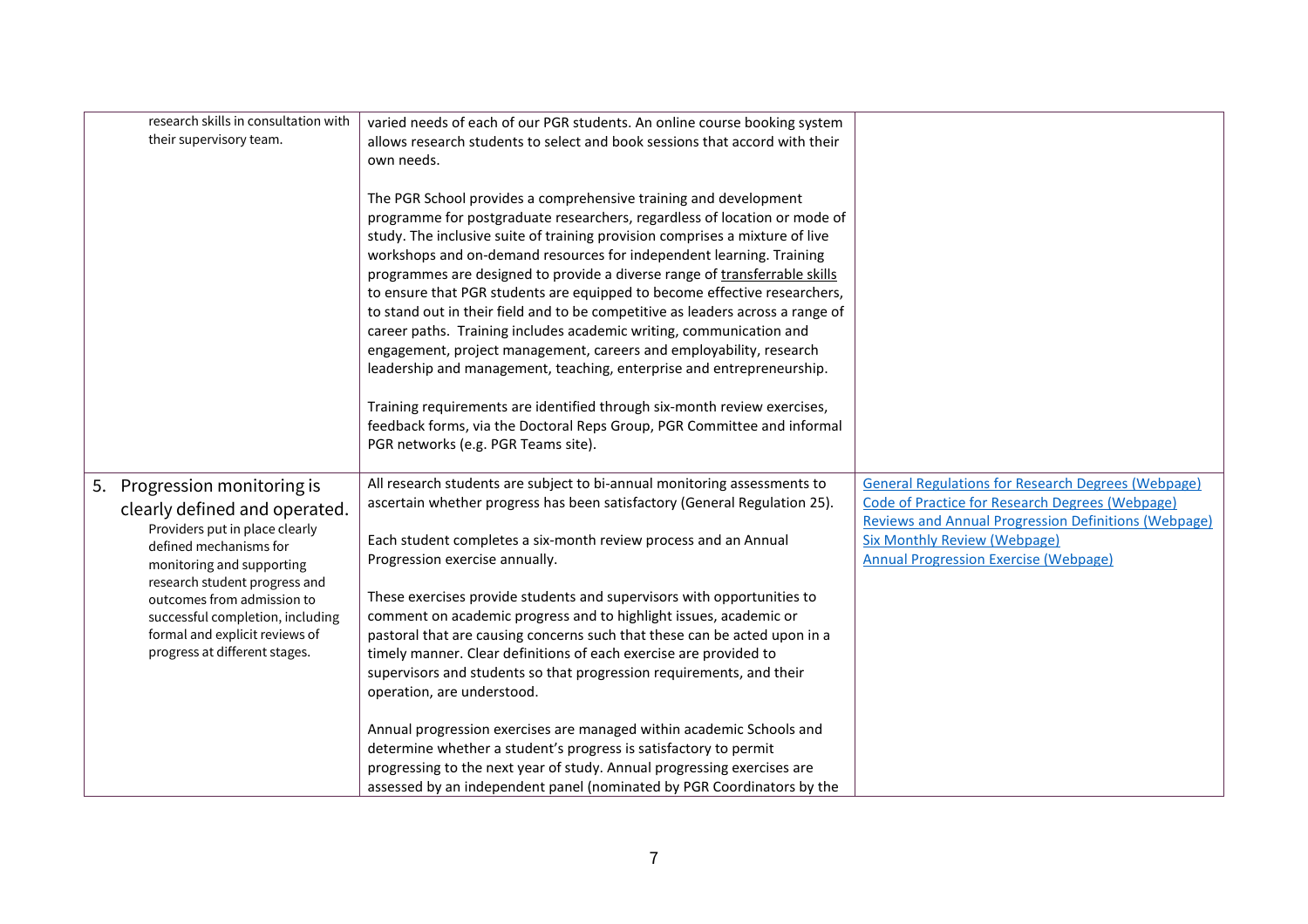|                                                                                                                                                                                                                                                                                                                                                                                                               | school) and outcomes ratified by School Postgraduate Officers who have<br>delegated authority from Senate to act on behalf of the Quality Assurance<br>Committee.<br>Six-month reviews are coordinated by the PGR School and help identify<br>emerging issues and thus early interventions to support PGR students and<br>supervisors. Outcomes are recorded in the Student Records System and<br>communicated to students, supervisors and school administrative teams<br>Where there are issues around engagement in these exercises from PGRs<br>or supervisors PGR Coordinators are involved to address.                                                                                                                                                                                                                                                                                                                                                                                                                                                                                                                                                                                                                                                                                                                                                                                                                                                                          |                                                                                                                                                                                                      |
|---------------------------------------------------------------------------------------------------------------------------------------------------------------------------------------------------------------------------------------------------------------------------------------------------------------------------------------------------------------------------------------------------------------|---------------------------------------------------------------------------------------------------------------------------------------------------------------------------------------------------------------------------------------------------------------------------------------------------------------------------------------------------------------------------------------------------------------------------------------------------------------------------------------------------------------------------------------------------------------------------------------------------------------------------------------------------------------------------------------------------------------------------------------------------------------------------------------------------------------------------------------------------------------------------------------------------------------------------------------------------------------------------------------------------------------------------------------------------------------------------------------------------------------------------------------------------------------------------------------------------------------------------------------------------------------------------------------------------------------------------------------------------------------------------------------------------------------------------------------------------------------------------------------|------------------------------------------------------------------------------------------------------------------------------------------------------------------------------------------------------|
| 6. Higher education providers<br>offer clear guidance and<br>processes on assessment for<br>research degrees.<br>Providers, recognising the<br>underpinning principles<br>applicable to all assessment (see<br>also Assessment Theme), operate<br>robust and clear procedures for<br>assessing research degrees, taking<br>into account the UK qualification<br>descriptors and characteristic<br>statements. | Assessing the quality of the thesis is the most important of the Examiners'<br>functions (General Regulation 36) for research degrees, which requires<br>that for the degree of PhD, DPT, EdD, EngD, MD or ChM, the thesis 'makes<br>a distinct contribution to knowledge and affords evidence of originality as<br>shown by the exercise of independent critical powers'; or for the degree of<br>MPhil the thesis 'makes a contribution to knowledge and affords evidence<br>of originality'; for a one-year Master's degree the thesis 'displays evidence<br>of originality or that it is a satisfactory, orderly and critical exposition of<br>existing knowledge within the field concerned'.<br>The viva voce is conducted by an Internal and External Examiner to examine<br>each thesis and report upon its merits. The Internal and External Examiner<br>are each nominated by the Head of School in which the candidate is based<br>and are expected to be Professors, Readers, Lecturers or academic staff of<br>an equivalent employment grade in the University. Where the candidate is<br>also a member of academic staff, two External Examiners will be appointed<br>together with an internal moderator.<br>The Internal Examiner is responsible for arranging the oral examination<br>normally within two months of the thesis submission. The Internal and<br>External Examiners are equal as examiners, and the External will usually<br>conduct the examination. | <b>General Regulations for Research Degrees (Webpage)</b><br><b>PGR Supervisor Handbook (Webpage)</b><br><b>PGR Examiner Guidance (Webpage)</b><br><b>Examining Research Degrees, AOH (Document)</b> |